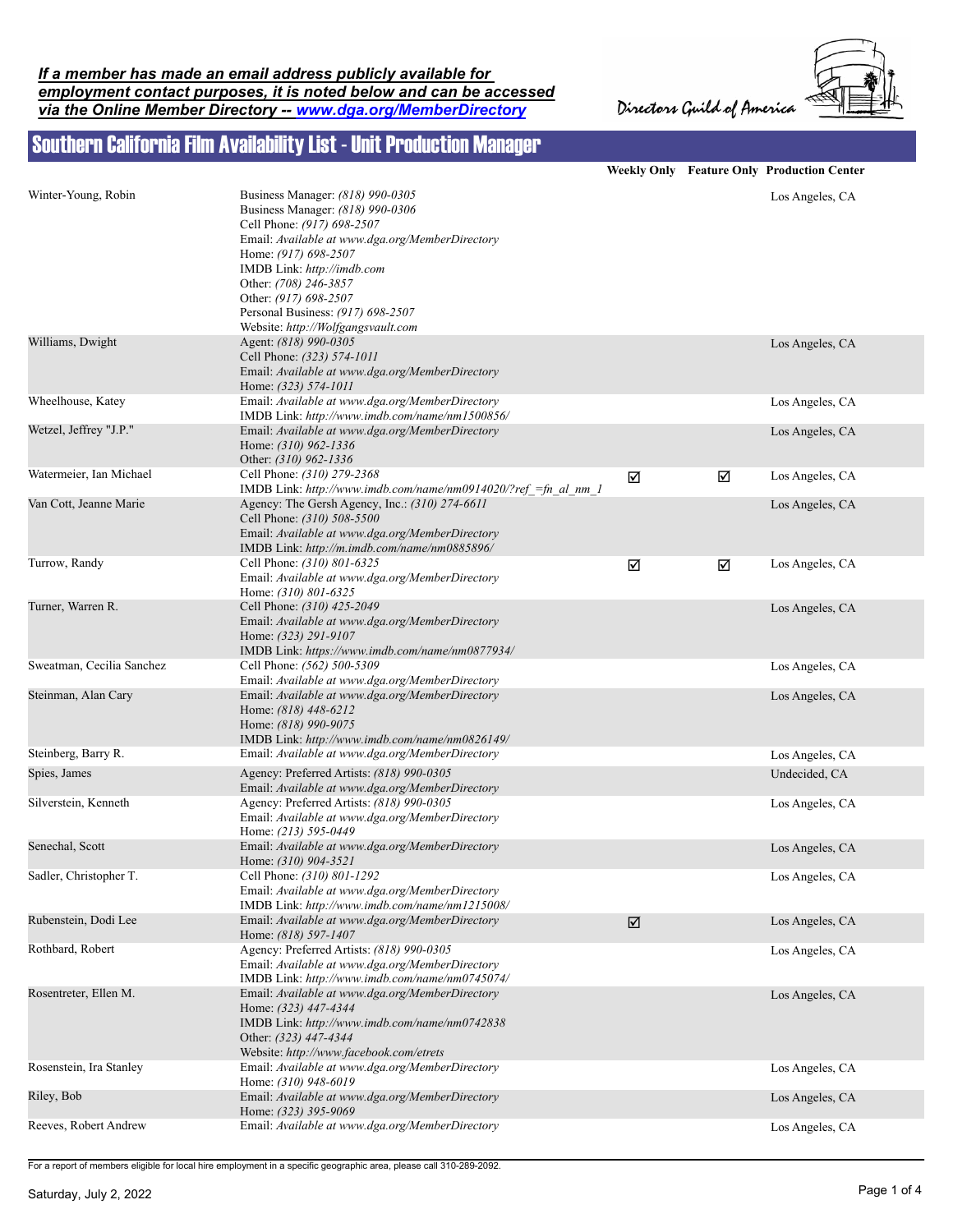| Prince, Richard H.            | Agency: Grant, Savic, Kopaloff & Associates: (323) 782-1854<br>Cell Phone: (310) 466-7412<br>Email: Available at www.dga.org/MemberDirectory<br>Home: (310) 459-8081<br>Personal Business: (310) 466-7412  | ☑ |   | Los Angeles, CA |
|-------------------------------|------------------------------------------------------------------------------------------------------------------------------------------------------------------------------------------------------------|---|---|-----------------|
| Phillips Jr., Michael (Jocco) | Email: Available at www.dga.org/MemberDirectory<br>Home: (661) 478-4798                                                                                                                                    |   |   | Los Angeles, CA |
| Paine, Nadia                  | Email: Available at www.dga.org/MemberDirectory<br>IMDB Link: http://www.imdb.com/name/nm0656844/?ref =nv sr 1                                                                                             |   |   | New York, NY    |
| Ornstein, Ken                 | Agent: (310) 550-4000<br>Email: Available at www.dga.org/MemberDirectory                                                                                                                                   |   |   | Los Angeles, CA |
| Nellans, Robert D.            | Email: Available at www.dga.org/MemberDirectory<br>Home: (323) 816-8423                                                                                                                                    | ☑ |   | Los Angeles, CA |
| Murray, Jack                  | Agency: A3 Artists Agency: (310) 859-0625<br>Email: Available at www.dga.org/MemberDirectory                                                                                                               |   |   | Los Angeles, CA |
| Morrow, Carrie Lynn           | Email: Available at www.dga.org/MemberDirectory                                                                                                                                                            |   |   | Los Angeles, CA |
| Michaelson, Brad I.           | Email: Available at www.dga.org/MemberDirectory<br>Home: (818) 590-0310<br>Website: www.bradmovie.com                                                                                                      |   |   | Los Angeles, CA |
| Metzger, Doug                 | Cell Phone: (406) 209-0622<br>Home: (406) 209-0622                                                                                                                                                         |   |   | Los Angeles, CA |
| McNamara, Kevin M.            | Email: Available at www.dga.org/MemberDirectory<br>Home: (603) 732-0765<br>Home: (603) 854-1869<br>Personal Business: (603) 854-1869                                                                       |   |   | New York, NY    |
| McCarthy, Karyn S.            | Email: Available at www.dga.org/MemberDirectory<br>Home: (213) 999-3293                                                                                                                                    |   |   | Los Angeles, CA |
| Mazzola, Eugene               | Cell Phone: 206.499.8984<br>Email: Available at www.dga.org/MemberDirectory<br>Home: (206) 499-8984<br>IMDB Link: http://pro.imdb.com/name/nm0563614/                                                      |   |   | Los Angeles, CA |
| Lombard, Rosemary             | Email: Available at www.dga.org/MemberDirectory<br>Home: (917) 748-4649                                                                                                                                    |   |   | New York, NY    |
| Lewis, Neil                   | Cell Phone: (917) 375-7940<br>Email: Available at www.dga.org/MemberDirectory                                                                                                                              |   |   | Los Angeles, CA |
| Levy, Ariel                   | Cell Phone: +1 310 948 2113<br>Email: Available at www.dga.org/MemberDirectory<br>Home: (310) 948-2113<br>Website: http://transworldfilmgroup.com                                                          |   |   | Los Angeles, CA |
| Lee, Candice                  | Email: Available at www.dga.org/MemberDirectory                                                                                                                                                            |   |   | Los Angeles, CA |
| Kritzer, Heather R.           | Email: Available at www.dga.org/MemberDirectory<br>IMDB Link: http://www.imdb.com/name/nm0471744/<br>Website: https://www.linkedin.com/in/heather-r-kritzer-bb57bb7/                                       |   |   | Los Angeles, CA |
| Kozicki, Robert William       | Email: Available at www.dga.org/MemberDirectory<br>Home: (818) 517-2969<br>Home: (818) 878-0732                                                                                                            |   |   | Los Angeles, CA |
| Kostenko Jr., Frank C.        | Cell Phone: (818) 262-9440<br>Email: Available at www.dga.org/MemberDirectory<br>Home: (818) 262-9440<br>IMDB Link: http://www.imdb.com/name/nm0467382/<br>Website: https://www.visualcv.com/frankkostenko |   |   | Los Angeles, CA |
| King, Richard Graham          | Email: Available at www.dga.org/MemberDirectory<br>Home: (626) 399-1561                                                                                                                                    |   |   | Los Angeles, CA |
| Kindberg, Ann                 | Agency: Preferred Artists: (818) 990-0305<br>Cell Phone: (818) 448-3404<br>Email: Available at www.dga.org/MemberDirectory                                                                                 |   |   | Los Angeles, CA |
| Kaye, Jean M.                 | Email: Available at www.dga.org/MemberDirectory<br>Home: (310) 990-0700                                                                                                                                    |   |   | Los Angeles, CA |
| Karnowski, Tom                | Cell Phone: (310) 418-6147<br>Email: Available at www.dga.org/MemberDirectory<br>Home: $(310)$ 545-8905                                                                                                    |   | ☑ | Los Angeles, CA |
| Iskiwitch, Susan              | Email: Available at www.dga.org/MemberDirectory<br>IMDB Link: https://www.imdb.com/name/nm3996325                                                                                                          |   |   | Los Angeles, CA |
| Isabeau, Jean-Valery "John"   | Cell Phone: (323) 356-8944<br>Email: Available at www.dga.org/MemberDirectory<br>Home: (323) 356-8944<br>Home: (702) 501-1871<br>IMDB Link: http://www.imdb.com/name/nm0410603/                            | ☑ |   | Los Angeles, CA |
| Harris, Craig                 | Email: Available at www.dga.org/MemberDirectory                                                                                                                                                            |   |   | Los Angeles, CA |
|                               | Home: (818) 355-1763<br>IMDB Link: http://www.imdb.com/name/nm1349333/                                                                                                                                     |   |   |                 |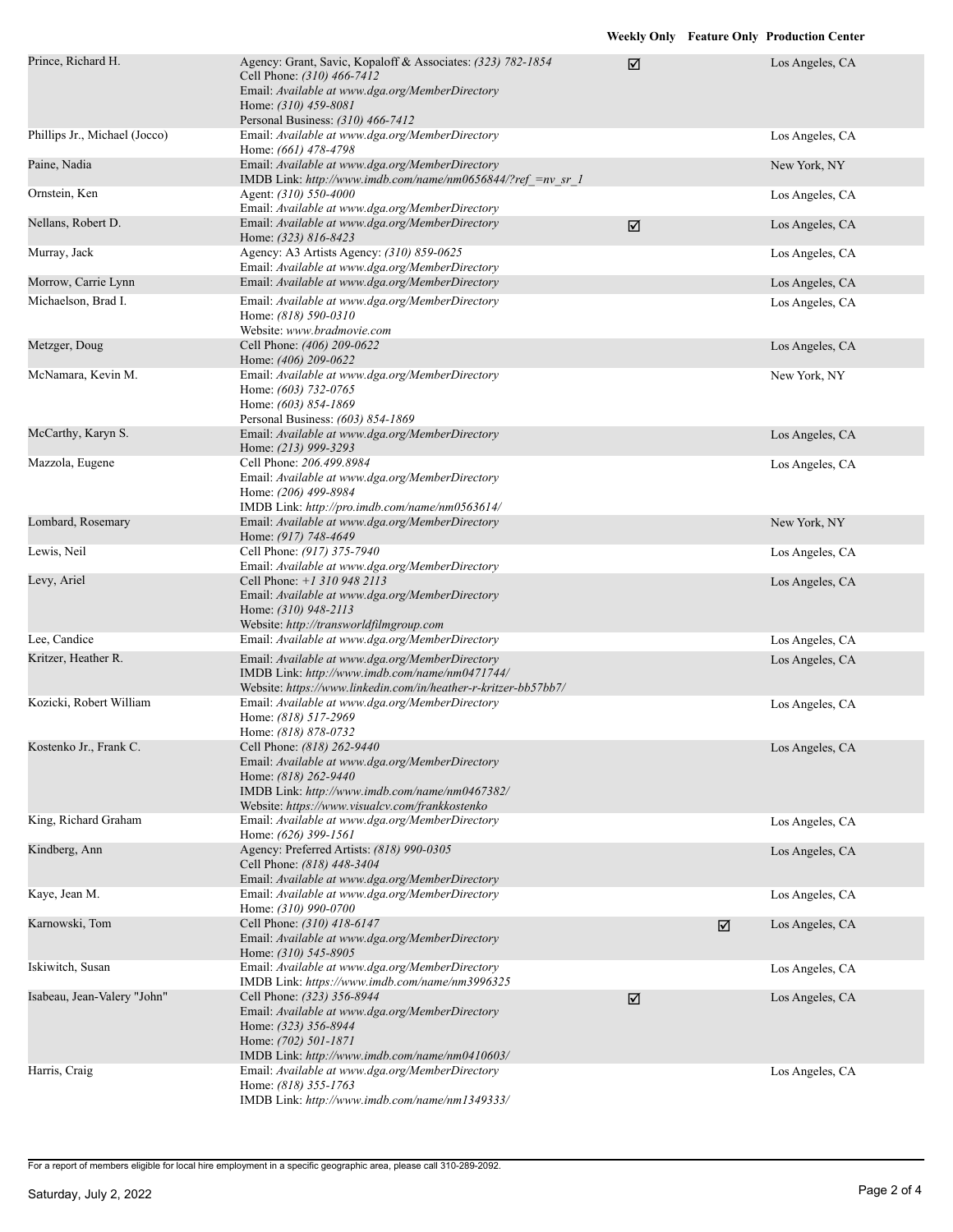| Hailey Daniels, Alicia    | Email: Available at www.dga.org/MemberDirectory<br>Home: (818) 276-6647<br>Home: (860) 987-9806<br>IMDB Link: http://www.imdb.com/name/nm2485029/?ref =fn al nm 1<br>Phone: 860.987.9806                                                                                    |   | Los Angeles, CA |
|---------------------------|-----------------------------------------------------------------------------------------------------------------------------------------------------------------------------------------------------------------------------------------------------------------------------|---|-----------------|
| Hacker, Steven            | Email: Available at www.dga.org/MemberDirectory<br>Home: (323) 377-7380<br>IMDB Link: https://www.imdb.com/name/nm0352430/<br>Phone: (323) 377-7380                                                                                                                         |   | Los Angeles, CA |
| Grover, Hank              | Cell Phone: 818-469-8569<br>Email: Available at www.dga.org/MemberDirectory<br>Home: (818) 469-8569<br>IMDB Link: http://www.imdb.com/name/nm0344019/                                                                                                                       |   | Los Angeles, CA |
| Gray, Michael             | Email: Available at www.dga.org/MemberDirectory                                                                                                                                                                                                                             |   | Los Angeles, CA |
| Gershman, Richard E.      | Email: Available at www.dga.org/MemberDirectory<br>Home: (818) 635-2119<br>Other: (818) 635-2119                                                                                                                                                                            |   | Los Angeles, CA |
| Friedman, Louis G.        | Agency: United Talent Agency: (310) 273-6700<br>Business Phone: (805) 688-9440<br>Cell Phone: 310 7388338<br>Email: Available at www.dga.org/MemberDirectory<br>Home: (310) 738-8338<br>IMDB Link: http://www.imdb.com/name/nm0007067/<br>Website: http://www.louisfilm.com | ☑ | Los Angeles, CA |
| Franklin, Juana Marie     | Cell Phone: 1(323) 687-9113<br>Home: (323) 687-9113<br>IMDB Link: https://www.imdb.com/name/nm1879826/                                                                                                                                                                      |   | Los Angeles, CA |
| Fisher, Cara McCastlain   | Email: Available at www.dga.org/MemberDirectory<br>Home: (818) 203-6335                                                                                                                                                                                                     |   | Los Angeles, CA |
| Feder, Rick               | Email: Available at www.dga.org/MemberDirectory<br>Home: (310) 479-6410<br>Home: (310) 766-2299                                                                                                                                                                             |   | Los Angeles, CA |
| Falvey, Francis X.        | Email: Available at www.dga.org/MemberDirectory<br>Home: (407) 870-0108<br>Home: (407) 973-2168                                                                                                                                                                             |   | Los Angeles, CA |
| Ehrlich, Jodi             | Email: Available at www.dga.org/MemberDirectory<br>Personal Business: (323) 462-3456                                                                                                                                                                                        |   | Los Angeles, CA |
| Edmonds, Michelle "Muggs" | Cell Phone: 818.429.2916<br>Email: Available at www.dga.org/MemberDirectory<br>Home: (818) 989-0290                                                                                                                                                                         |   | Los Angeles, CA |
| Dysinger, Elaine G.       | Cell Phone: (323) 243-1195<br>Home: (323) 243-1195                                                                                                                                                                                                                          |   | Los Angeles, CA |
| Dwiggins, David L.        | Email: Available at www.dga.org/MemberDirectory<br>Home: (818) 371-1884                                                                                                                                                                                                     |   | Los Angeles, CA |
| Deyell, Peter R.J.        | Email: Available at www.dga.org/MemberDirectory<br>Personal Business: (310) 651-8215                                                                                                                                                                                        |   | Los Angeles, CA |
| Courtney, Mary J.         | Email: Available at www.dga.org/MemberDirectory<br>Home: (818) 430-1907                                                                                                                                                                                                     |   | Los Angeles, CA |
| Corring, Doug             | Home: (310) 213-0569                                                                                                                                                                                                                                                        |   | Los Angeles, CA |
| Colombie, Nicole          | IMDB Link: http://www.imdb.com/name/nm1202315/?ref =fn al nm 1                                                                                                                                                                                                              |   | Los Angeles, CA |
| Collis, Alan              | Cell Phone: (661) 714-8666<br>Email: Available at www.dga.org/MemberDirectory<br>Home: (661) 296-5204                                                                                                                                                                       |   | Los Angeles, CA |
| Caruso, Fred              | Email: Available at www.dga.org/MemberDirectory<br>Home: (310) 428-1550                                                                                                                                                                                                     | ☑ | Los Angeles, CA |
| Busch, Dieter H.          | Email: Available at www.dga.org/MemberDirectory<br>Home: (626) 695-9681                                                                                                                                                                                                     |   | Los Angeles, CA |
| Brown, Robert Latham      | Cell Phone: (818) 970-3978<br>Email: Available at www.dga.org/MemberDirectory<br>IMDB Link: http://www.imdb.com/name/nm0114556/<br>Personal Business: (818) 852-7080                                                                                                        |   | Los Angeles, CA |
| Blymyer, Xochi A.         | Cell Phone: (818) 652-0381<br>Email: Available at www.dga.org/MemberDirectory<br>Home: (818) 652-0381<br>Home: (818) 765-6782<br>Personal Business: (818) 652-0381<br>Personal Business: (818) 765-6782<br>Website: xochiblymyer.com                                        |   | Los Angeles, CA |
| Berryhill, Max            | Email: Available at www.dga.org/MemberDirectory<br>Home: (619) 892-4110                                                                                                                                                                                                     |   | Los Angeles, CA |
| Appelle, Lynn             | Cell Phone: 917 686 7300<br>Email: Available at www.dga.org/MemberDirectory                                                                                                                                                                                                 |   | New York, NY    |